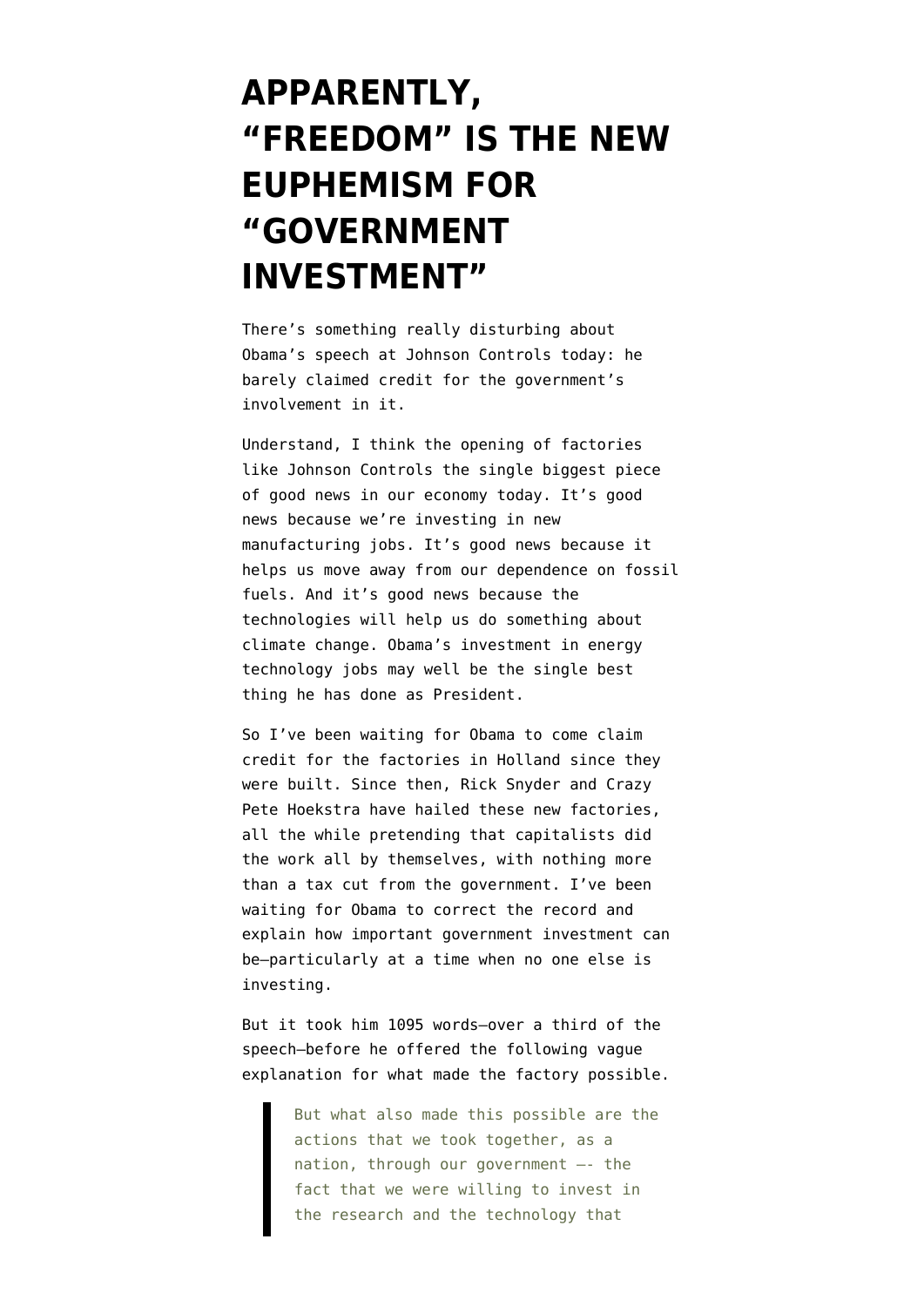holds so much promise for jobs and growth; the fact that we helped create together the conditions where businesses like this can prosper.

No mention of precisely what the government did or how it invested. No mention of how many jobs that investment created (JCI's CEO made some of that case).

And Obama's weak claim of credit came long after Obama's first explanation (coming 210 words in) for what created these jobs,

> The reason a plant like this exists is because we are a country of unmatched freedom, where groundbreaking ideas flourish.

And it came in the paragraph after Obama's second explanation for what created these jobs,

> So let's think about it — what made this possible? The most important part is you: your drive, your work ethic, your ingenuity, your management. The grit and optimism that says, "We've got an idea for a new battery technology or a new manufacturing process, and we're going to take that leap and we're going to make an investment. And we're going to hire some folks and we're going to see it through." That's what made it possible.

It seems that Obama would rather push a Milton Friedmanesque notion of capitalism–arguing freedom creates jobs–than take clear, proud credit for the government's role in creating them.

Obama had no problem claiming credit for the government's role in creating jobs when he broke ground on a different battery factory (the LG Chem one) in Holland a year ago. After first invoking the auto bailout (and admitting it was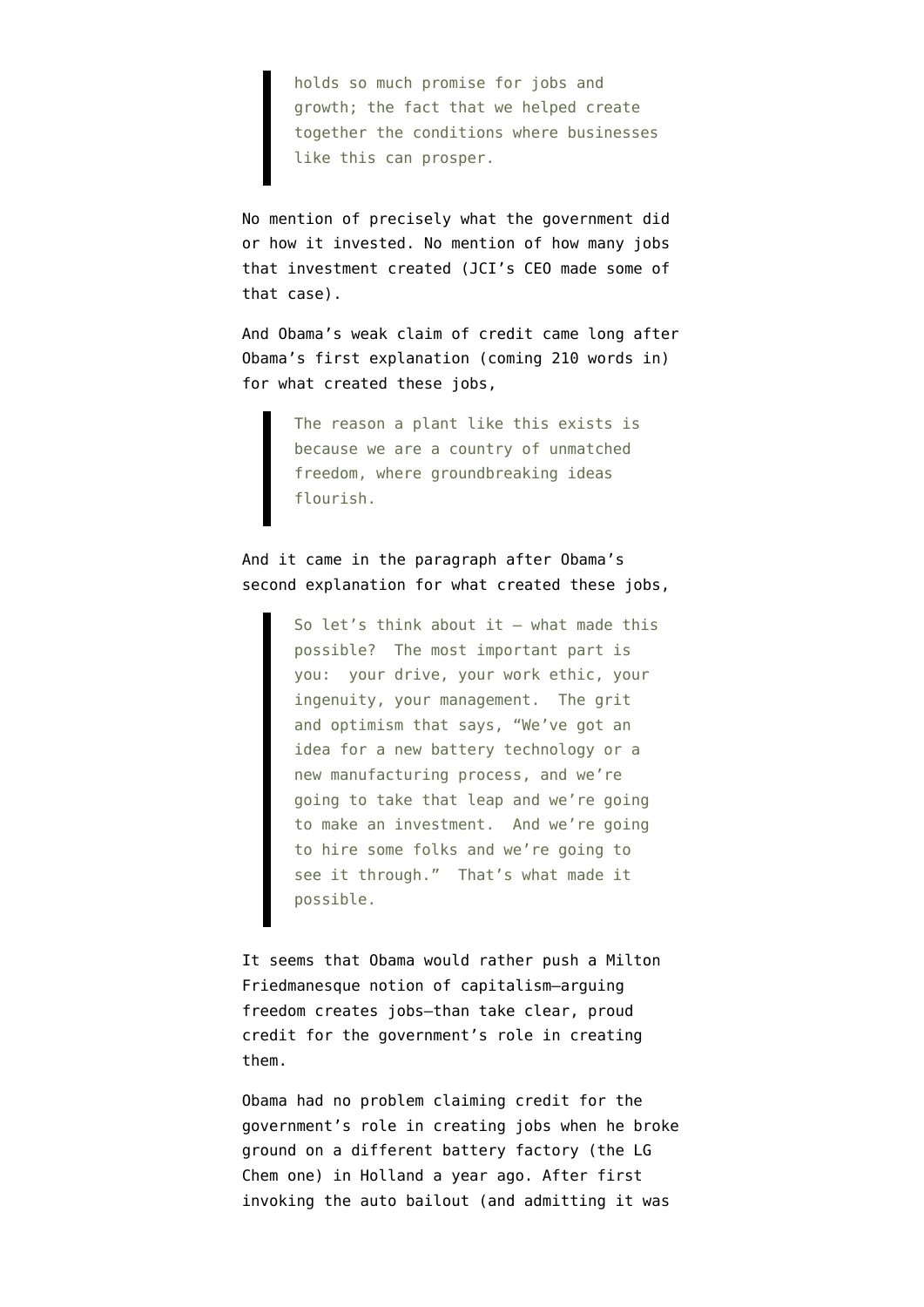an unpopular decision), Obama [described](http://www.whitehouse.gov/the-press-office/remarks-president-holland-michigan-investing-clean-energy) clearly that the factory relied, in part, on a government grant for funding.

> And through small business loans, a focus on research and development and investments in high-tech, fast-growing sectors like clean energy, we've aimed to grow our economy by harnessing the innovative spirit of the American people.

Because we did, shovels will soon be moving earth and trucks will soon be pouring concrete where we are standing. Because of a grant to this company, a grant that's leveraging more than 150 million private dollars, as many as 300 people will be put to work doing construction and another 300 will eventually be hired to operate this plant when it's fully up and running. And this is going to lead to growth at local businesses like parts suppliers and restaurants. It will be a boost to the economy of the entire region. [my enphasis]

And he went on to boast about all the additional benefits of the investment in related jobs and increasing efficiency. That language–the language Obama used last year–is the kind of language we need to hear now that people owe their employment to such government support. It's the kind of language that would not only support his own re-election (his approval levels in MI are [barely where they need to be](http://tpmdc.talkingpointsmemo.com/2011/08/gallup-obama-approval-rating-improving-in-crucial-states.php) to win the state, particularly if Romney's on the ballot), but it'd also help downticket Dems (Granholm had a big role in this investment), and correct the false claims made by Snyder and others.

Obama's failure to boast loudly about the government's role in this plant is all the more troubling given the rest of the speech.